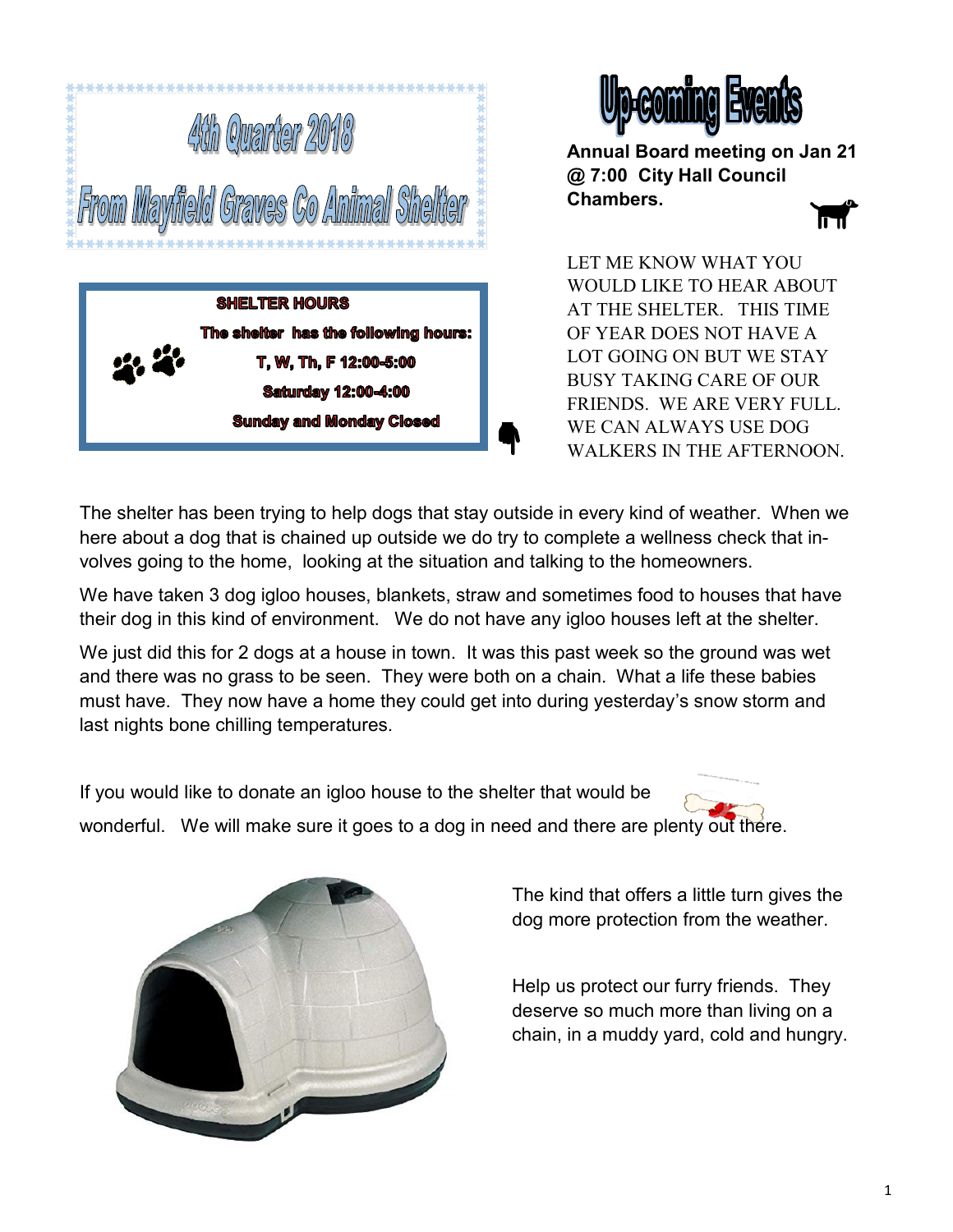

.Breed: Alaskan Husky / Mix **KUDO** Age: 5y 2m Gender: Male Color: Grey / White Spayed/Neutered: No Size: Extra-large

Kudo has an interesting story. He was surrendered to us as a wolf hybrid dog. After much research the shelter decided to have his DNA tested. Wolf hybrids are not allowed to be owned in many states, Kentucky included. We found that Kudo is an Alaskan Husky and Malamute mix. No wolf. He is gentle and gorgeous. Loves to be petted and loved on. He also loves the cold weather. Kudo will be going to a rescue but wanted our readers to see this beautiful canine with the long legs and sweet face.



**Meet ECHO**

Pet ID: 38856116 Breed: Domestic Longhair / Mix Age: 4y 7m Gender: Male Color: Brown / Black Spayed/Neutered: Yes Size: Medium Declawed: Yes



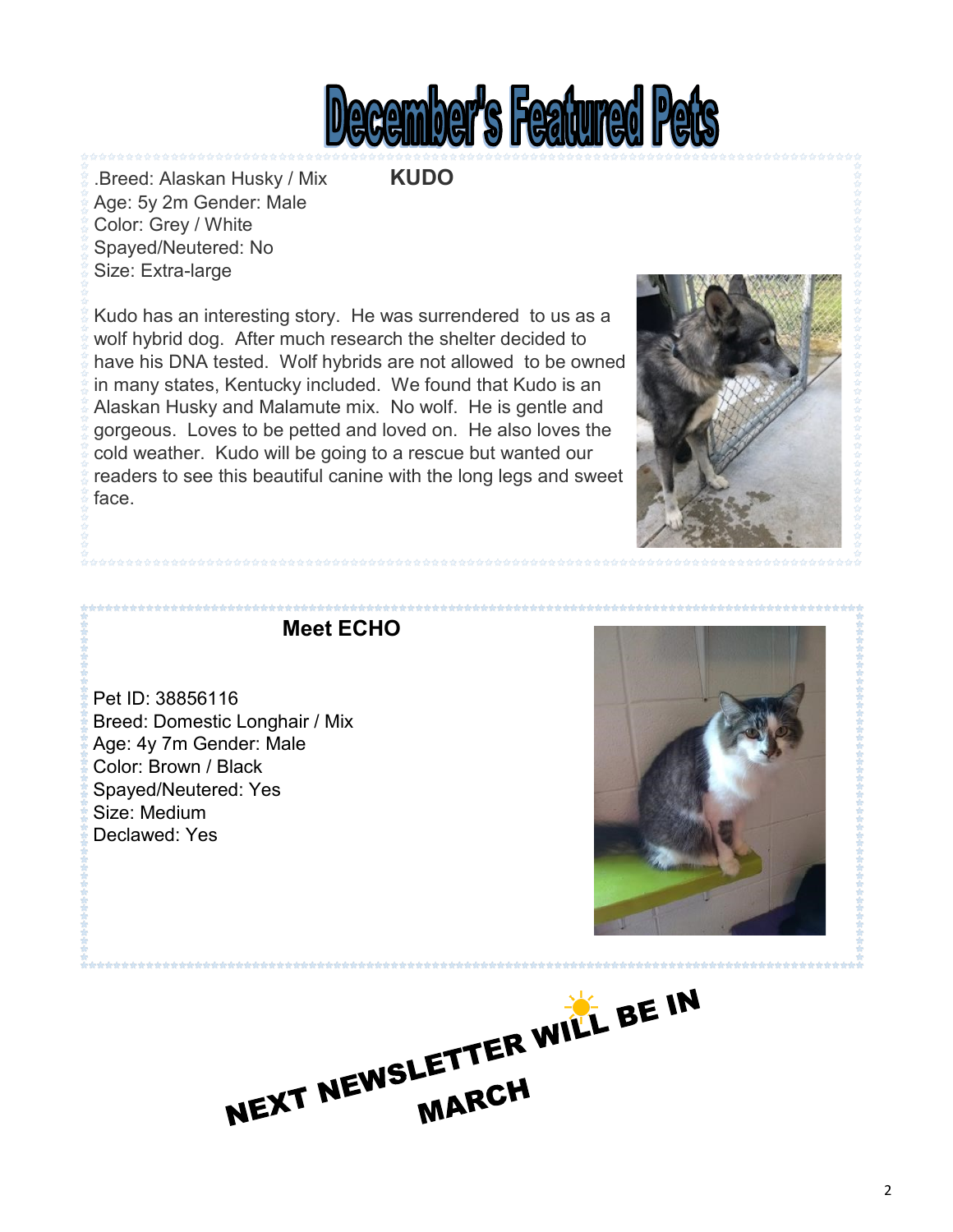**Information is Based on January 1, 2018 to December 31, 2018 Since January 1 2018** the shelter has received **1839**animals. In 2017 the shelter received **1740** animals. **In 2018 1084** dogs have gone to various rescues, been adopted or been reclaimed by owners.  $\blacksquare$ 



**We STILL need help.** We need a couple of volunteers to take pictures of all our dogs and cats so we can get them on Petango and Petfinder. To say we are busy is an understatement. Once we get the initial pictures taken it will be a matter of coming to the shelter maybe 1 time a week to do pictures of animals that have come in since the previous week. Pictures do not have to be professional quality. We need to get our animals on these 2 sites, in the newsletter and on the webpage so the public can see them. I say 2 volunteers so 1 can take the picture and 1 can help "pose" the animal. If anyone is willing to do this to help the shelter please call 270-251-0130. *PLEASE HELP!!!!*

*We talked to several customers in 2018 that got a "free" pet from facebook, an ad on the radio or in the paper or in Walmart's parking lot. They soon discovered that pet was not free at all. The 1st vet visit cost them over \$150 for vaccines, worming, nail trim, flea control, HW test. If HW is negative they should purchase monthly preventative. If positive, oh boy, it is really expensive. We have taken in some of these "free" pets because owners don't want to spend the money on them. Nothing worth having is ever free if you want to do what is right for it.*